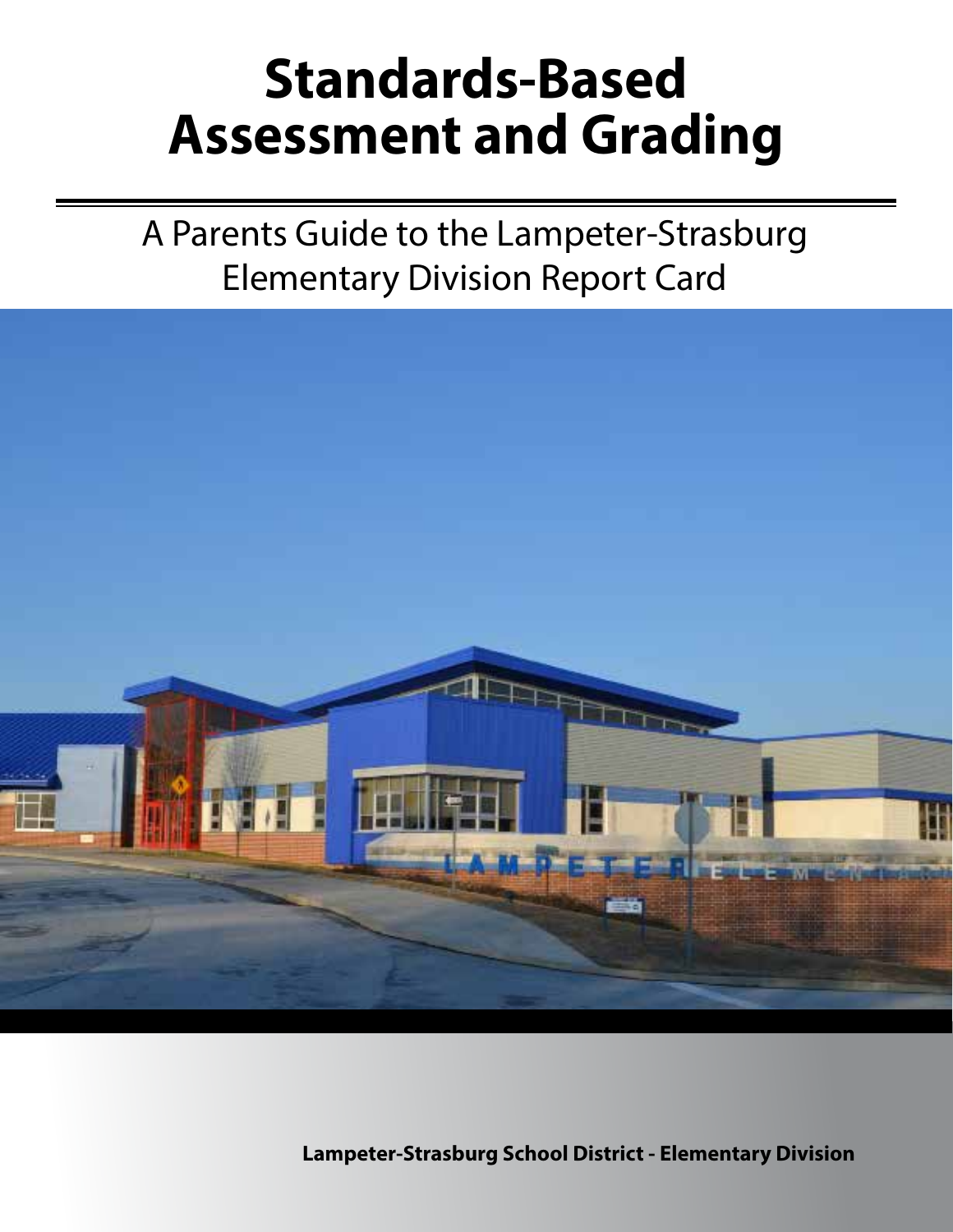

### **Why Standards-Based Grading and Assessment?**

### **Standards Show Skill.**

The goal of the District's Elementary Standards-Based Report Card is to clearly and accurately communicate each student's level of achievement relative to standards-aligned, District curricula and his/ her application of grade-level student skills. This report card will more accurately report learning relative to the Pennsylvania Core Standards established by the state of Pennsylvania.

Standards clearly describe what students are expected to know and be able to do in each grade level. In a standardsbased classroom, the focus is on a student's performance over multiple opportunities, not simply the grading and averaging of tests and quizzes. Standards are specified learning goals applied to all students

and provide consistent learning targets at each grade level. Standards also provide a focus for aligning curriculum, instruction, and assessment. Each local school district in Pennsylvania develops curriculum aligned to the Pennsylvania Core Standards. Using this report card, learning will be reported according to benchmarked levels each trimester that reflect progress towards the overall grade-level standards.

The purpose of this brochure is to provide students, parents, and the community with helpful information related to the Elementary Division's new Standard-Based Report Card. After reviewing this information, additional questions can be directed to your student's building principal.

" The purpose of this progress report is to clearly and accurately communicate each student's level of achievement relative to standards-aligned, district curricula and her/his application of grade-level student skills."

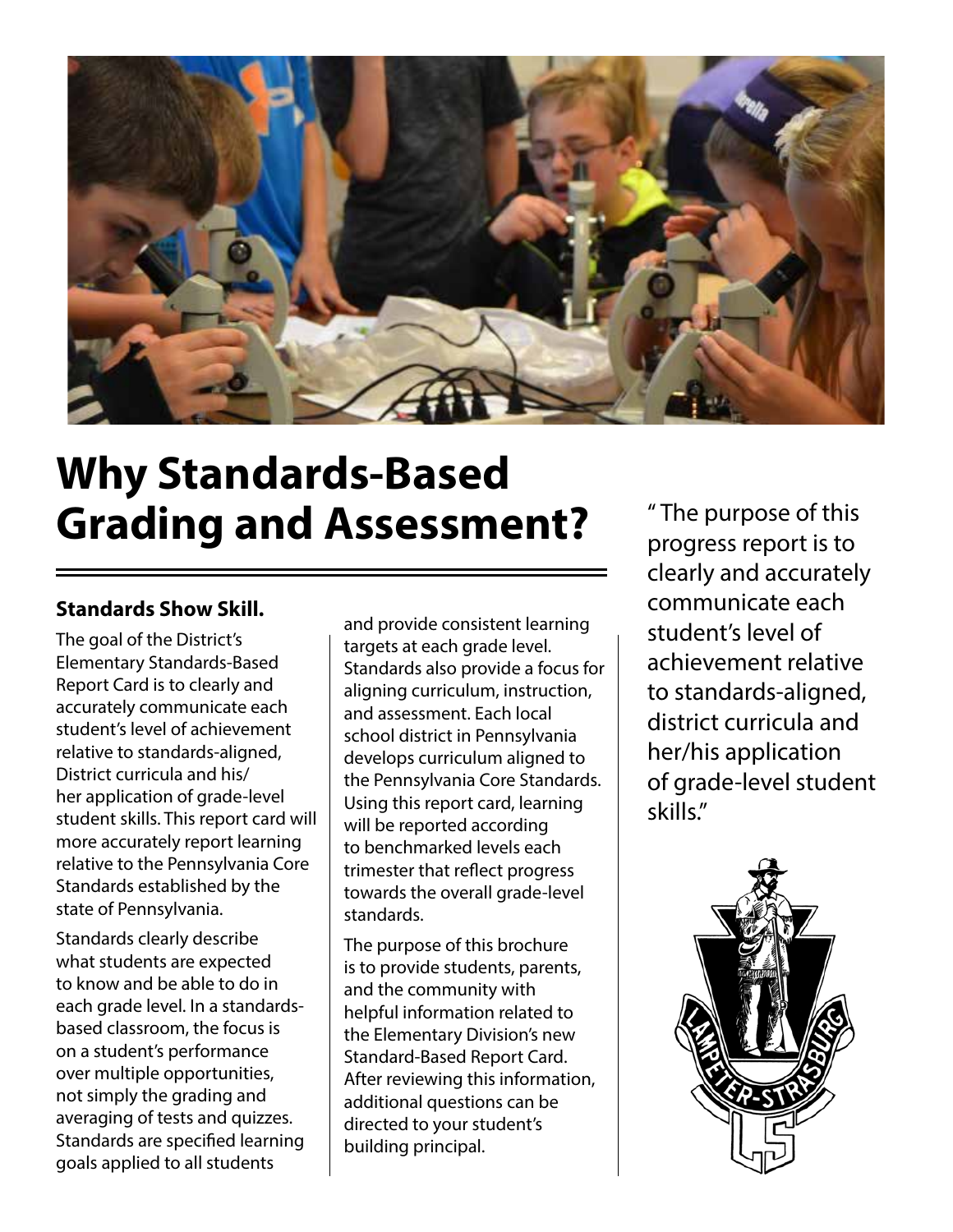# Elementary Assessment and Grading Procedures



### **EVIDENCE-BASED LEARNING OUTCOMES:**

Proficiency of the Grade Level Standard (P) Steady Progress toward Proficiency of the Grade Level Standard (S) Limited Progress toward Proficiency of the Grade Level Standard (L) Standard(s) Not Assessed at this Time (Blank)

### **ASSESSMENT FOR LEARNING:**

Assessment and grading must reflect learning outcomes. Behavioral outcomes will be reported separately from academic achievement. The following procedures will be be implemented:

#### **HOMEWORK**

- The purpose of homework is to practice and study specific skills to develop proficiency.
- Homework is an extension of what was taught in class and may be differentiated as necessary based on learning skills.
- Consistent late homework will be reported as a behavior in the behavioral section of the report card.
- Students who do not complete homework may be required to complete their assignments during a prescribed time at school.

#### CLASS WORK SUBMITTED LATE

- It is the expectation that all assigned work be completed by required deadlines. All assigned work represents evidence toward proficiency of specific skills or outcomes and, therefore, must be completed.
- Students who do not complete work by the required deadlines will be required to complete their assignments. Assignments can be completed at home or during a presribed time at school.
- All completed late work will be evaluated as evidence toward proficiency and no loss of "credit" will be reflected in progress toward achievement.
- Consistent late work will be reported as a behavior in the behavioral section of the report card.

#### GROUP PROJECTS

• Group projects are part of cooperative learning, not cooperative assessment. Students who are assigned to work in cooperative learning groups will be assessed individually on their learning, not the learning of the group.

#### **ATTENDANCE**

• Students will be provided time to complete all assignments missed while absent aligned with building procedures. Assignments not completed by prescribed timelines outlined in the attendance policy of the building will be subject to the procedures outlined above for work submitted late.

#### ACADEMIC DISHONESTY

• All assignments must be completed with academic integrity. Academic dishonesty, including but not limited to, cheating or plagiarism, will not be tolerated. Academic dishonesty will be handled as a discliplinary issues and the student will be required to complete an alternate assignment or test so the teacher can still evaluate mastery of the skills or outcomes being assessed.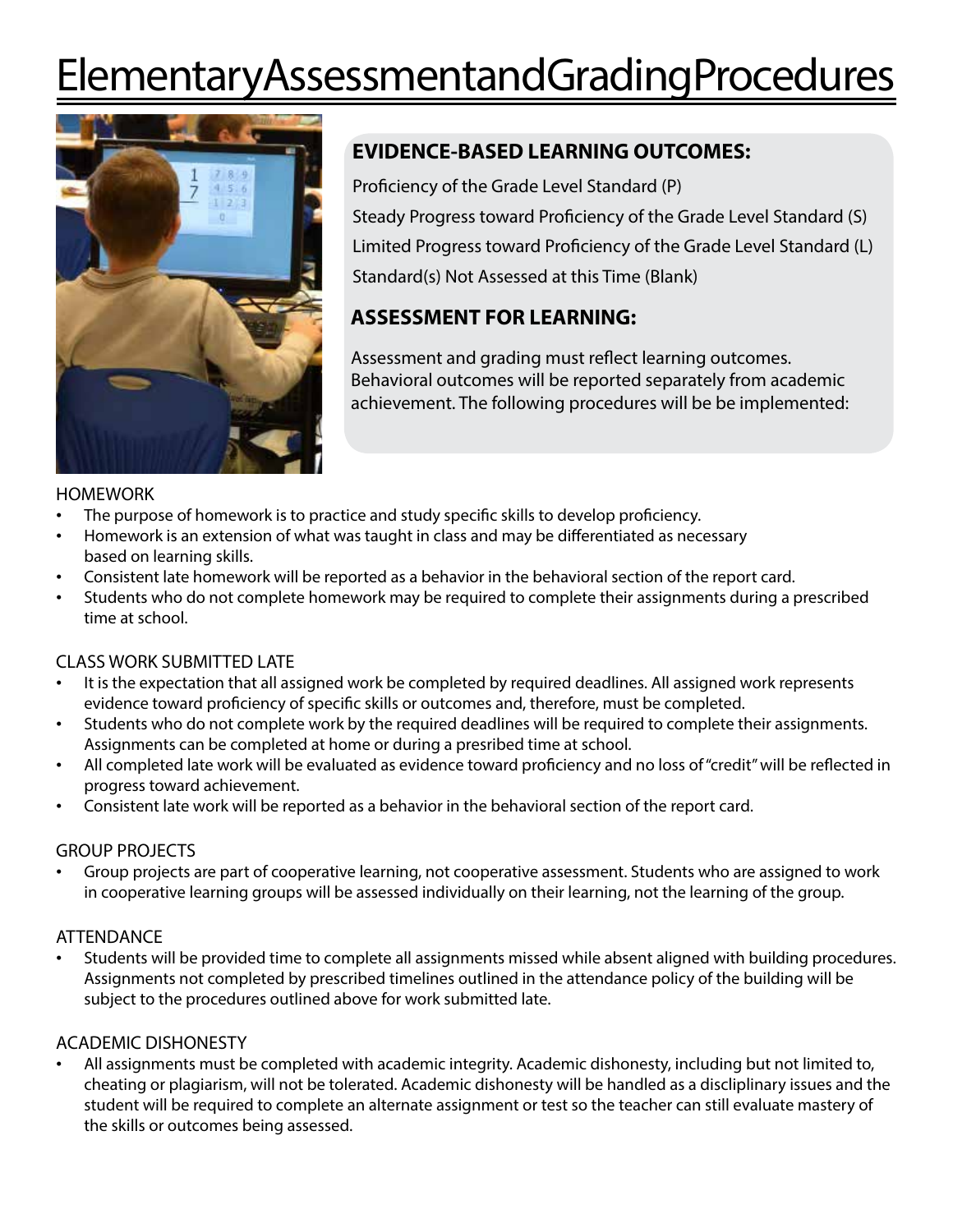# **L-S Elementary Standards-Based Report Card Highlights**

- Your student's performance will be measured against the standard, rather than simply being compared to other students in his/her class.
- The new report card will provide you and your child a more detailed and accurate assessment of academic progress. Teachers will gain a clearer understanding of students' strengths and needs.
- Students will be evaluated based on what they know. Rather than receiving arbitrary points or letter grades, students must demonstrate proficiency on a common list of course standards.
- In order to more accurately report learning, the Elementary Division will move to trimesters rather than quarters at the start of the 2015-2016 school year. Simply, students will receive three report cards each year rather than four. Trimesters will only be implemented for students in grades K-5. Learning for secondary students will continue to be reported by quarter.
- Learning reported for each trimester will represent student's benchmarked progress toward end of year goals.
- The Responsible Learner Rubric (the last page of the report card) will report behavioral expectations separately from academic expectations. Students and parents will be able to use the rubric to work towards desired behavioral expectations. Behavior will be reported by trimester.
- Parent conferences will continue to be held in the fall of each school year. Each building and/or teacher will communicate procedures for scheduling yearly conferences. The report card may not contain teacher comments the first trimester as a result of parent conferences.

### Why the Move to Trimesters?

The Elementary Division will report student learning three times per school year. Trimesters will provide students with the appropriate time to provide evidence of learning toward trimester benchmark goals. Learning for secondary students will continue to be reported on a quarterly basis.

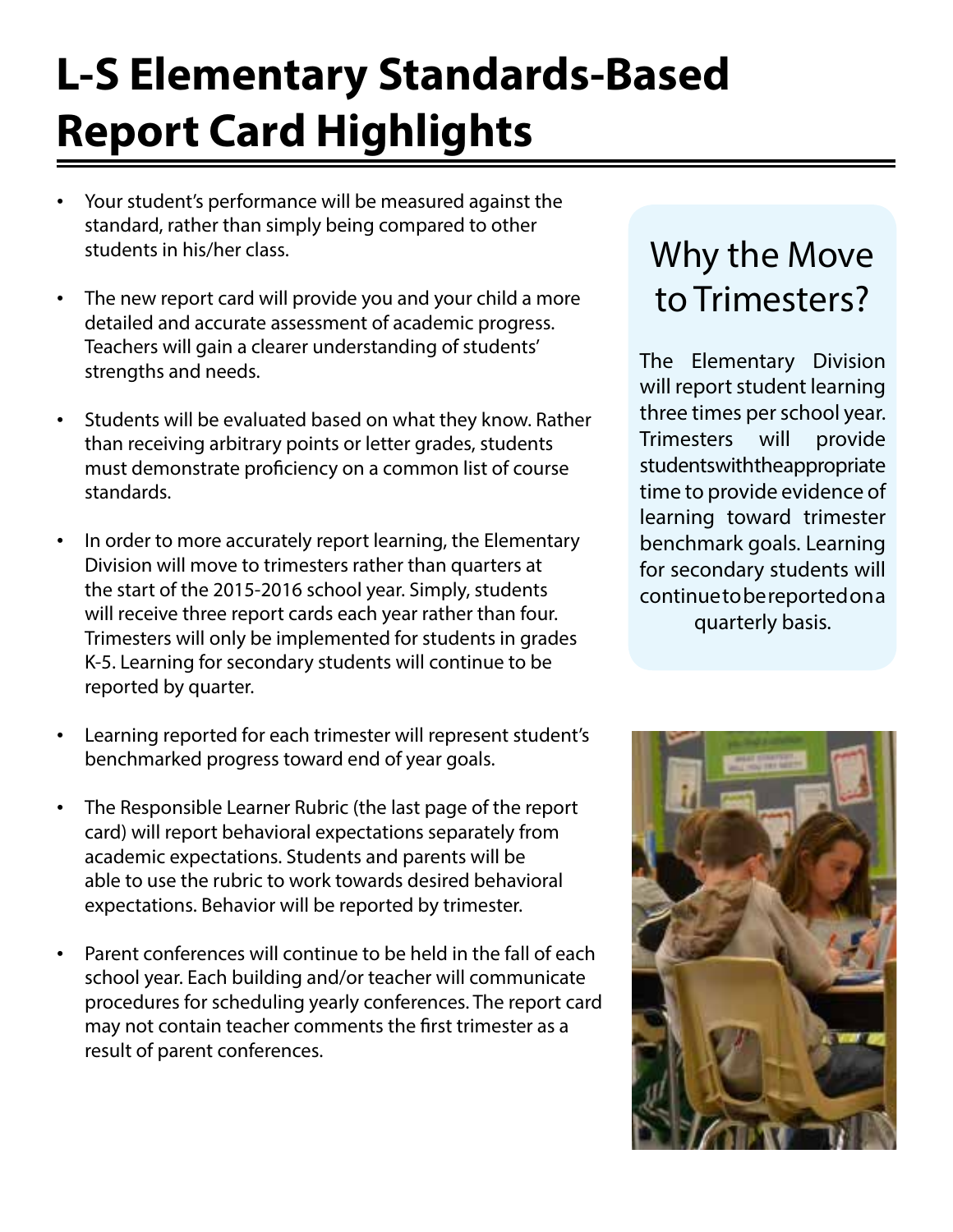## Standards-Based Report Card Example

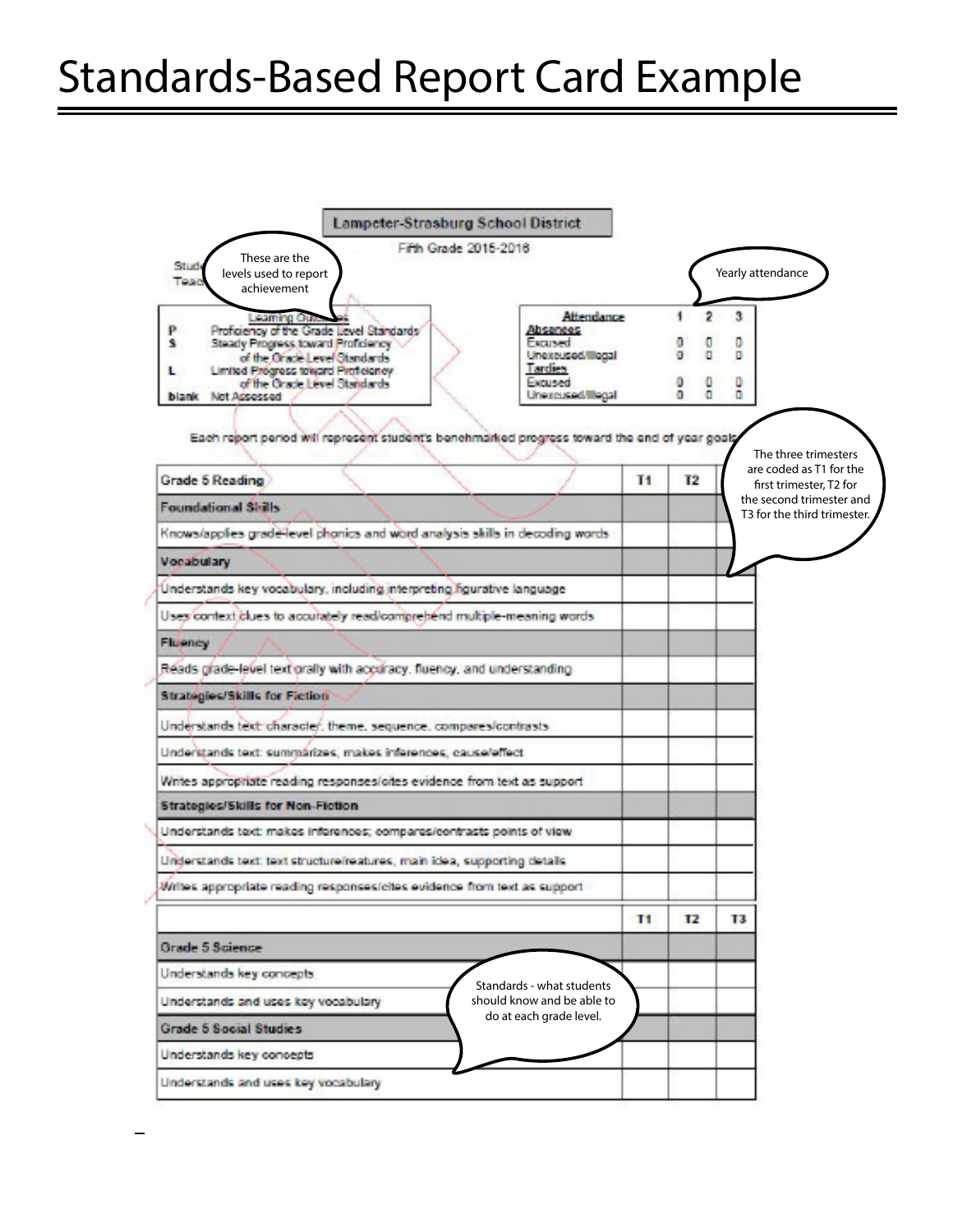## Responsible Learner Rubric Example



The purpose of this progress report is to clearly and accurately communicate each student's level of achievement relative to standards-aligned, district curriculum and her/his application of grade-level student skills.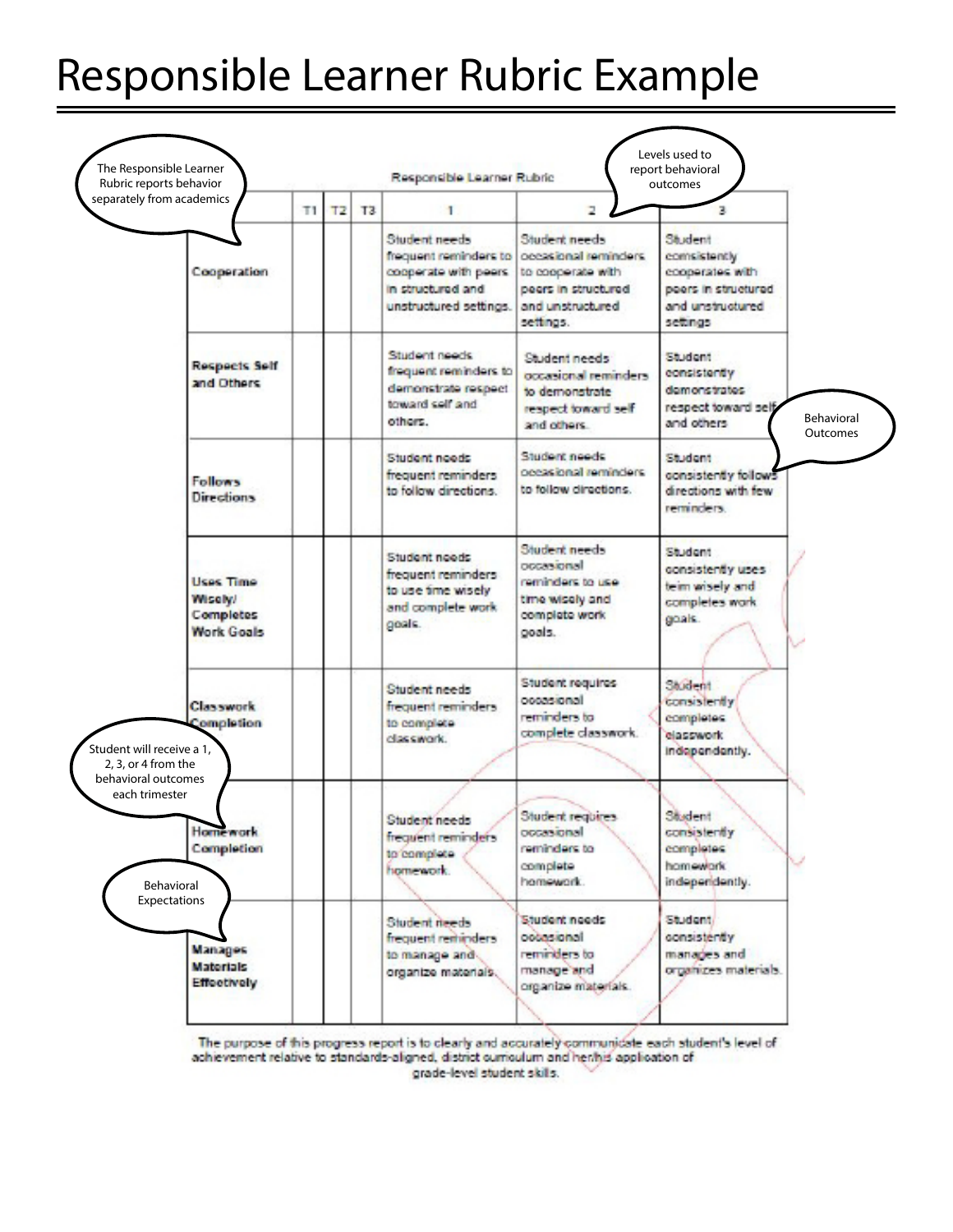# **Glossary of Terms**

- **• Learning Outcomes:** Descriptors that represent achievement levels as a measure of standards.
- **• Standards:** Define what students should know and should be able to know at each grade level.
- **• Assessment:** The gathering and interpretation of information about individual student achievement through the use of a variety of assessment tools and instructional strategies.
- **• Rubric:** A set of guidelines for assessment that states the characteristics being assessed with clear performance criteria and a rating scale.
- **• Pennsylvania Core Standards:** As part of the new Chapter 4 regulations, Pennsylvania's Core Standards offer a set of rigorous, high-quality academic expectations in English Language Arts and Mathematics that all students should master by the end of each grade level. The Pennsylvania Core Standards are robust and relevant to the real world and reflect the knowledge and skills our young people need to succeed in life after high school, in both post-secondary education and a globally competitive workplace.

### **CONTACT US:**

#### **Lampeter Elementary School**

Grades K-2 Dr. William M. Bray, Principal william\_bray@l-spioneers.org

#### **Hans Herr Elementary School**

Grades 3-5 Dr. Jeffrey T. Smecker, Principal jeffrey\_smecker@l-spioneers.org

Phone: (717) 464-3311

Visit us on the Web at **www.L-Spioneers.org**